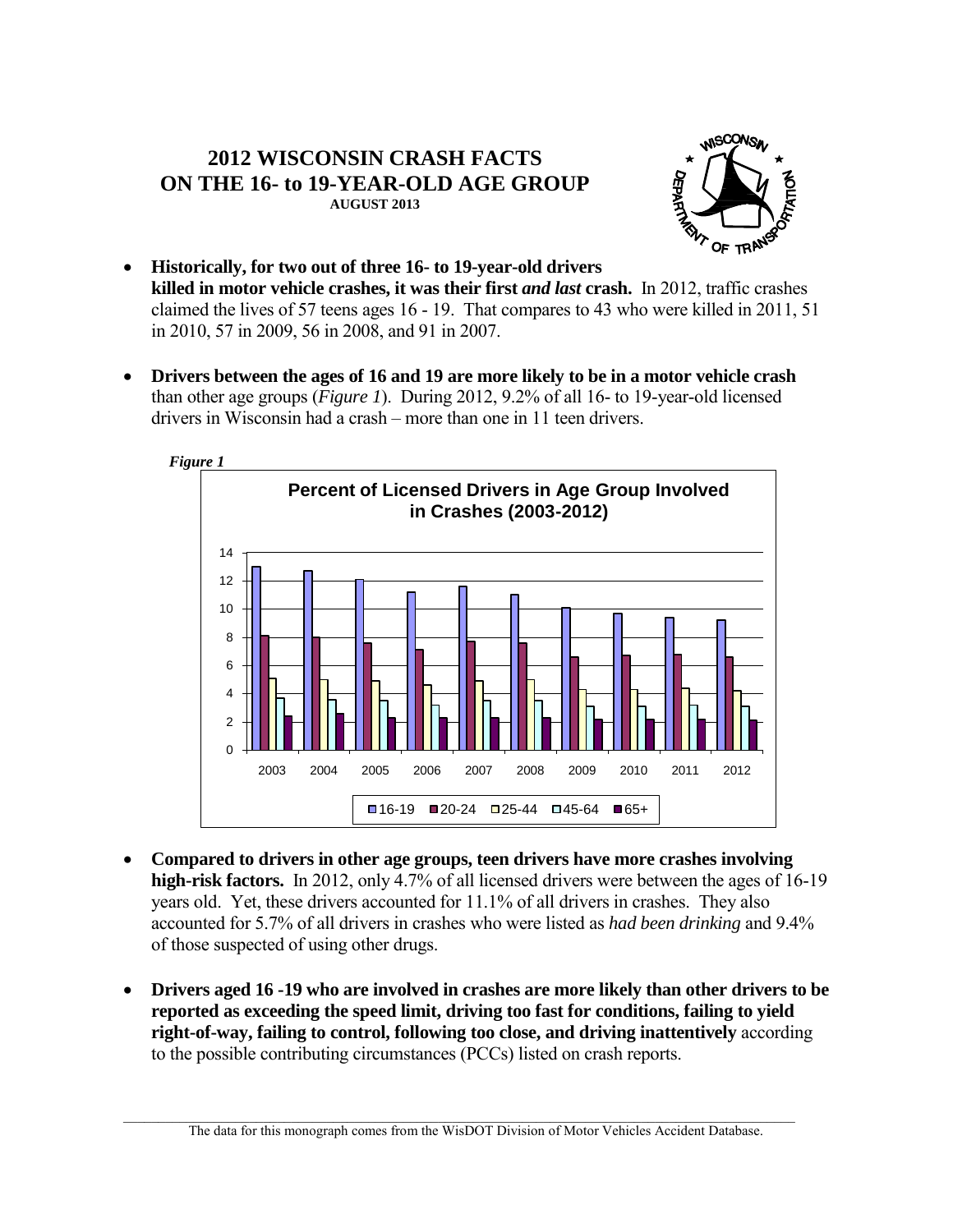- **Nearly two out of three 16- to 19-year-old passengers killed or seriously injured were in a vehicle driven by another teenager.** Specifically, of the 25 passengers age 16-19 killed in traffic crashes in 2012, 19 (76%) of them were riding in vehicles with drivers under the age of 20. Additionally, 112 passengers age 16-19 suffered incapacitating injuries in crashes in 2012. Fifty-three percent of them were in vehicles driven by teenagers.
- **Peer pressure may affect when teens wear seat belts**. Among teen drivers and their passengers of all ages who were killed or seriously injured in a passenger car or light truck crash in 2012, seat belt use was 71% in driver-only crashes and dropped to 62% when peer passengers were also present in the vehicle.
- **Weekends are more deadly for teens than weekdays**. Twenty-five of the 57 (44%) 16- to 19-year-olds who died in traffic crashes in 2012 died in crashes occurring on Friday, Saturday, or Sunday.
- **Teen drivers tend to crash in the late afternoon**. The peak hour for teen crashes is 3-4 p.m. during the school year and 4-6 p.m. during the summer. More crashes involving 16 to 19-year-old drivers occurred on Friday than on any other day of the week.
- **Snowy/slushy/icy road conditions pose special threats for teen drivers.** Relative to the number of licensed drivers by age, a larger percentage of teen drivers crashed during these conditions in January and December of 2012, than did drivers over age 19 (53% vs. 43%).

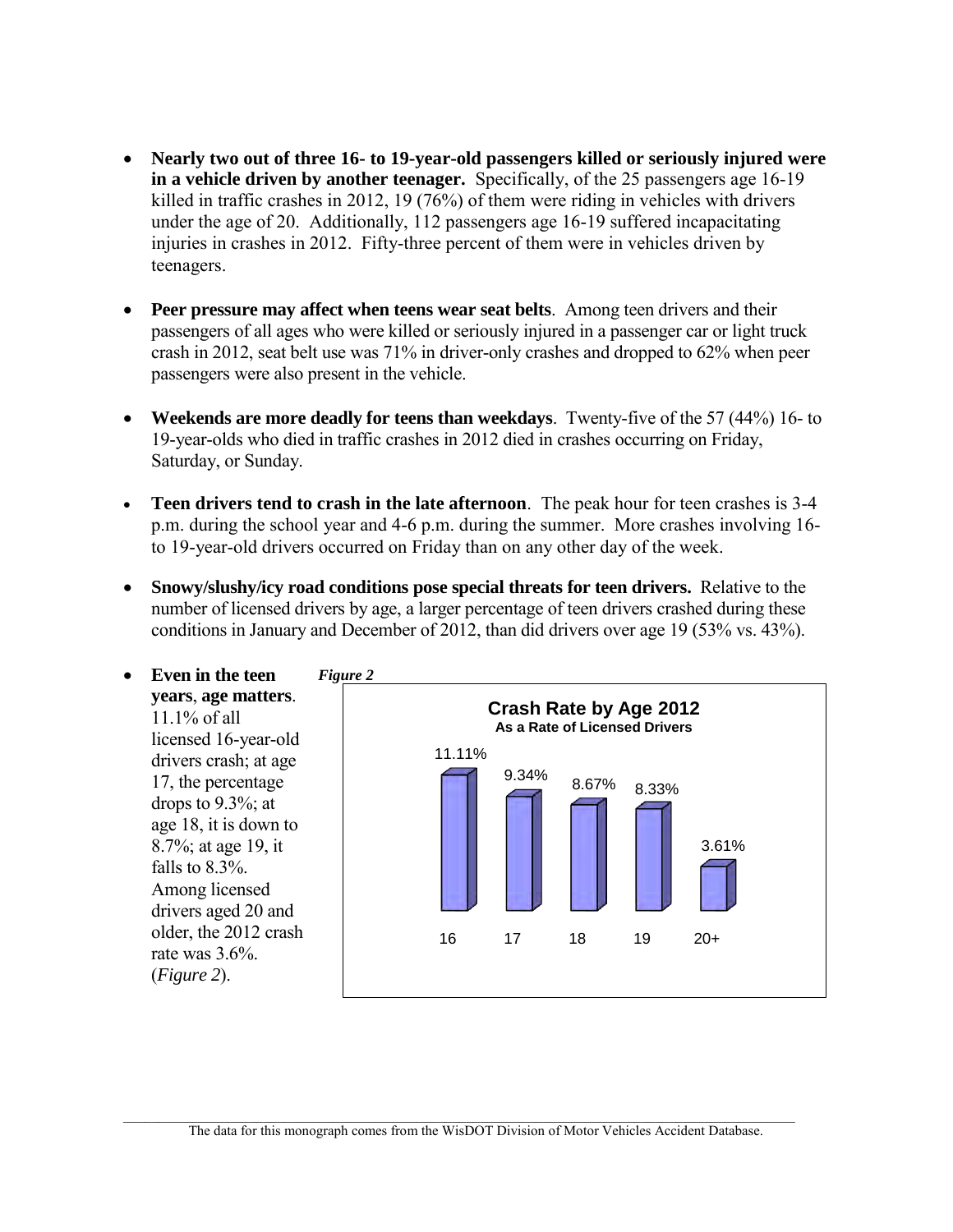**Male and female circumstances differ.** By individual age, a larger percentage of 16- to 19 year-old male drivers were involved in all types of crashes than female drivers (*Figure 3*). Forty of the 57 (70%) 16- to 19-year-olds killed in 2012 traffic crashes were male. In crashes that proved fatal or incapacitating to a 16- to 19-year-old, 65% of the female victims wore seatbelts; only 58% of the male victims did so.



- **16- to 19-year-olds injure/kill 16- to 19-year-olds.** In crashes where 16- to 19-year-olds were driving the vehicle in 2012, 51% of those injured/killed were 16- to 19-year-olds; 76% of injured/killed occupants were under 20 years old.
- **On average, a teen driver was involved in a fatal crash every 5.9 days**. About once every 1.7 hours, a 16- to 19-year-old driver had an injury crash; about once every 42 minutes, a 16 to 19-year-old driver had a property damage crash (*Figure 4*).
- **New Wisconsin drivers under the age of 18 obtain their licenses via graduated licensing.** Since all phases of Wisconsin's Graduated Driver Licensing Law took effect in 2000, 16 and 17-year-old drivers must have an additional 30 hours of practice driving time (including 10 hours at night) and hold an instruction permit for at least six months before taking a road test and applying for a probationary driver's license. The probationary license imposes a curfew (no operation between midnight and 5 a.m. except for going to/from school or work) and a passenger restriction (one passenger other than family members) during the first nine months of probationary operation. These limitations are removed for drivers who remain conviction-free or who turn 18. For more information on Wisconsin's graduated driver licensing: [http://www.dot.state.wi.us/dmv/GDLchanges.html.](http://www.dot.state.wi.us/dmv/GDLchanges.html)